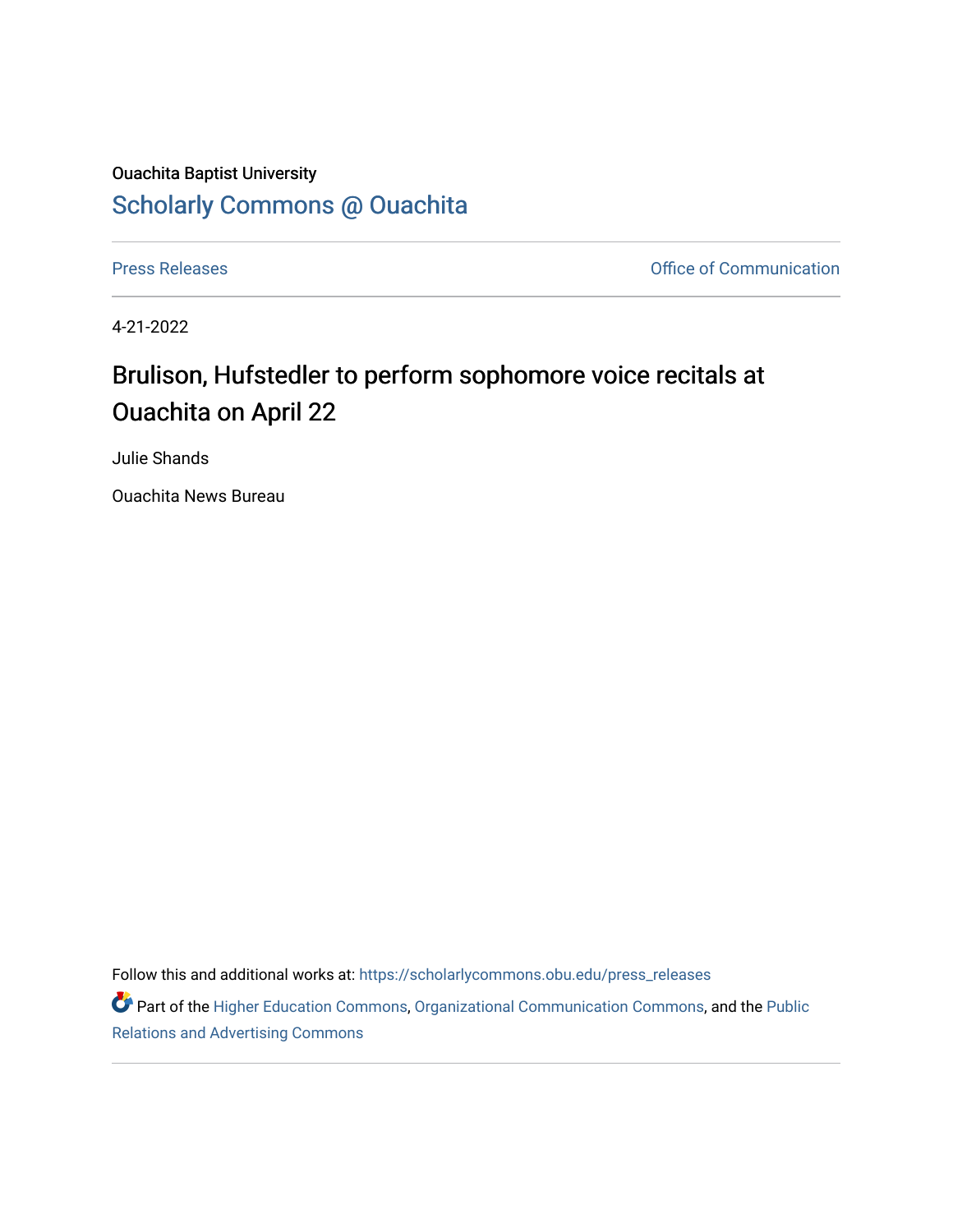## **BAPTIST UNIVERS**



For immediate release **Burlison, Hufstedler to perform sophomore voice recitals at Ouachita on April 22** *By Julia Shands* April 21, 2022 For more information, contact OBU's news bureau at [newsbureau@obu.edu](mailto:newsbureau@obu.edu) or (870) 245-5208

ARKADELPHIA, Ark.—Ouachita Baptist University's Division of Music will host Abby

Burlison and Cordell Hufstedler in their sophomore voice recitals Friday, April 22, at 2 p.m. in McBeth Recital Hall. The event is free and open to the public.

Burlison, a governor's scholar, is a musical theatre major from Beebe, Ark. She is active in the Carl Goodson Honors Program and was a recipient of the Outstanding Freshman Award in the Department of Theatre Arts. At Ouachita, she is a student of Dr. Natilan Crutcher, visiting assistant professor of music, and Stephanie Murry, assistant professor of theatre arts.

Burlison will begin her performance with Richard Rogers and Oscar Hammerstein's "I'm In Love With a Wonderful Guy" from *South Pacific*. She also will perform Act 1, Scene 8 from *The Shape of Things* by Neil LaBute and Stephen Sondheim's "Every Day a Little Death" from *A Little Night Music*. Burlison will close with Joshua Salzman's "Even Though" from *I Love You Because*.



*Photo 1* Abby Burlison